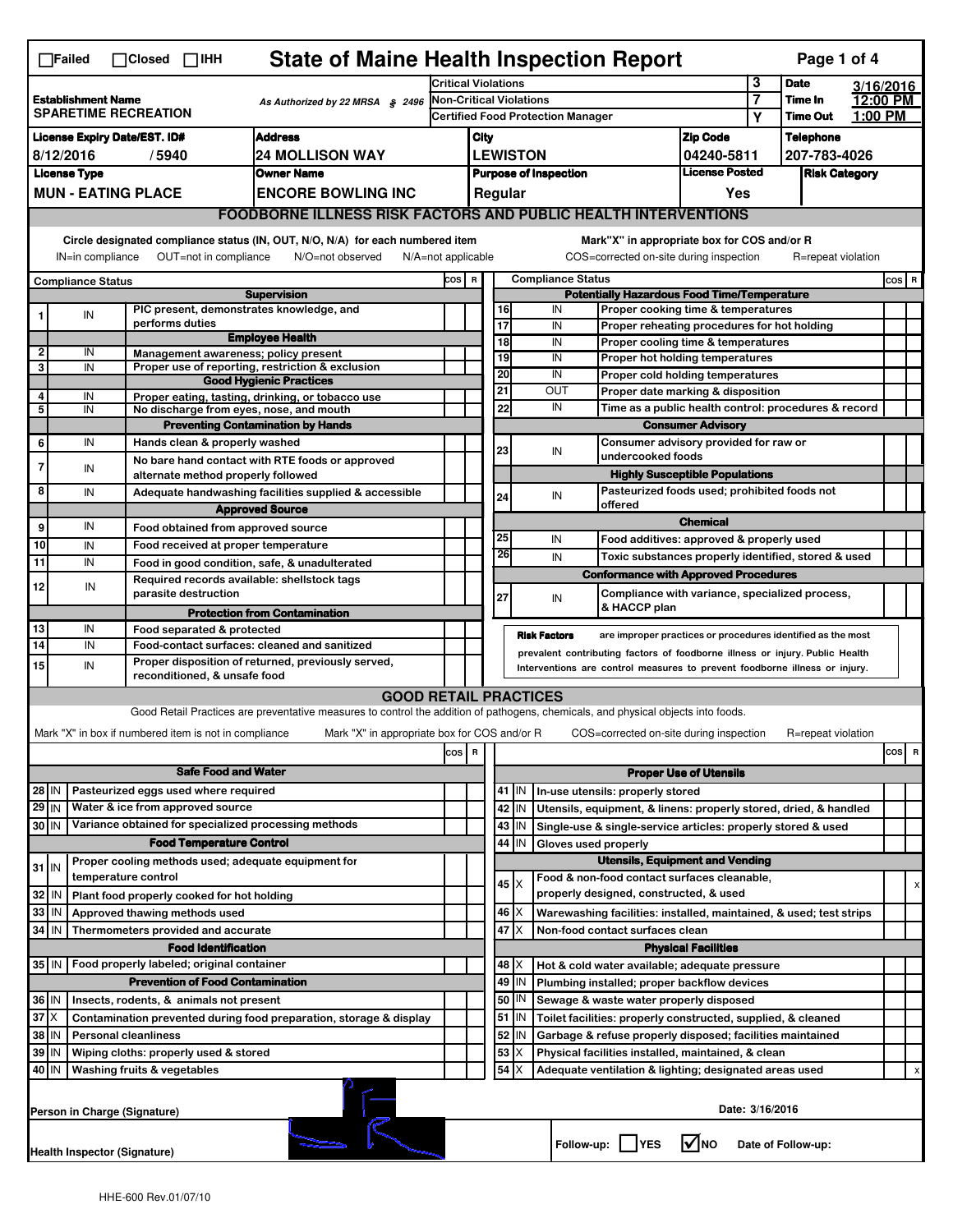|                                                    | Page 2 of 4                              |                                 |              |                        |                                  |
|----------------------------------------------------|------------------------------------------|---------------------------------|--------------|------------------------|----------------------------------|
| <b>Establishment Name</b>                          | As Authorized by 22 MRSA § 2496          | 3/16/2016<br>Date               |              |                        |                                  |
| <b>SPARETIME RECREATION</b>                        |                                          |                                 |              |                        |                                  |
| License Expiry Date/EST. ID#<br>8/12/2016<br>/5940 | <b>Address</b><br><b>24 MOLLISON WAY</b> | City / State<br><b>LEWISTON</b> | /ME          | Zip Code<br>04240-5811 | <b>Telephone</b><br>207-783-4026 |
|                                                    |                                          | <b>Temperature Observations</b> |              |                        |                                  |
| Location                                           | <b>Temperature</b>                       |                                 | <b>Notes</b> |                        |                                  |
| mayo                                               | 41                                       |                                 |              |                        |                                  |
| hot water                                          | 68                                       |                                 |              |                        |                                  |
| dishwasher rinse                                   | 166                                      |                                 |              |                        |                                  |
| walk-in cooler                                     | 40                                       |                                 |              |                        |                                  |
| dishawsher wash                                    | 150                                      |                                 |              |                        |                                  |
| turkey slicers                                     | 37.8                                     |                                 |              |                        |                                  |

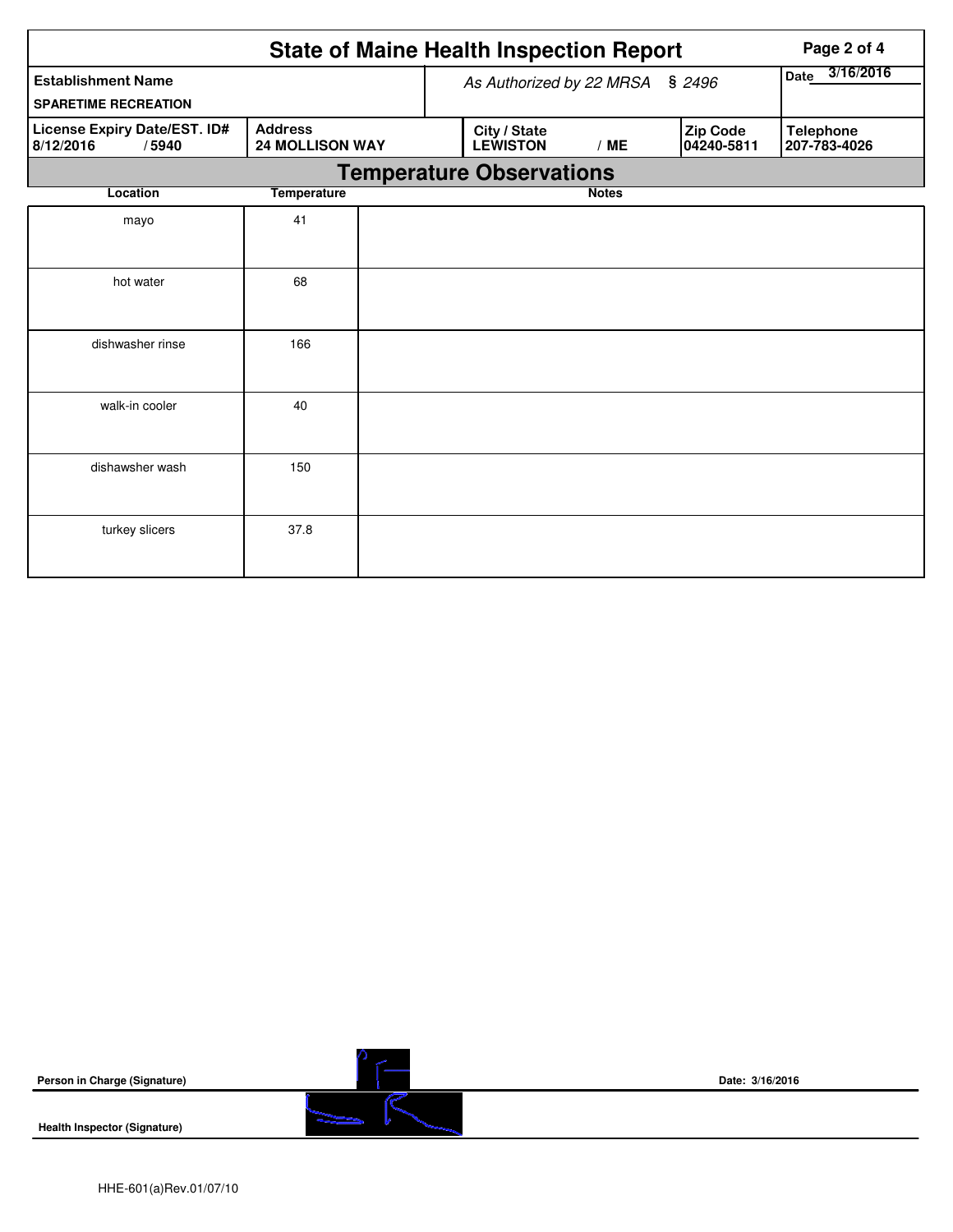|                                                                                                                                                    | Page 3 of 4                                            |                                 |           |                               |                   |  |  |  |  |
|----------------------------------------------------------------------------------------------------------------------------------------------------|--------------------------------------------------------|---------------------------------|-----------|-------------------------------|-------------------|--|--|--|--|
| <b>Establishment Name</b>                                                                                                                          |                                                        |                                 |           |                               | 3/16/2016<br>Date |  |  |  |  |
| <b>SPARETIME RECREATION</b>                                                                                                                        |                                                        |                                 |           |                               |                   |  |  |  |  |
| License Expiry Date/EST. ID#<br>8/12/2016<br>/5940                                                                                                 | <b>Address</b><br><b>24 MOLLISON WAY</b>               | City / State<br><b>LEWISTON</b> | <b>ME</b> | <b>Zip Code</b><br>04240-5811 |                   |  |  |  |  |
| <b>Observations and Corrective Actions</b>                                                                                                         |                                                        |                                 |           |                               |                   |  |  |  |  |
| Violations cited in this report must be corrected within the time frames below, or as stated in sections<br>8-405.11 and 8-406.11 of the Food Code |                                                        |                                 |           |                               |                   |  |  |  |  |
| 21: 3-501.17.(D): C: Date marking system used at the Eating Establishment does not meet the criteria list in code.                                 |                                                        |                                 |           |                               |                   |  |  |  |  |
| <b>INSPECTOR NOTES: need to date mark</b>                                                                                                          |                                                        |                                 |           |                               |                   |  |  |  |  |
| 37: 3-307.11: N: Food not protected from other sources of contamination.                                                                           |                                                        |                                 |           |                               |                   |  |  |  |  |
|                                                                                                                                                    | INSPECTOR NOTES: shield bowling shoes from ice machine |                                 |           |                               |                   |  |  |  |  |
| 45: 4-202.15: N: Can openers improperly designed and constructed.                                                                                  |                                                        |                                 |           |                               |                   |  |  |  |  |
| <b>INSPECTOR NOTES: clean can opener</b>                                                                                                           |                                                        |                                 |           |                               |                   |  |  |  |  |
| 46: 4-302.14: N: No chemical test kit available.                                                                                                   |                                                        |                                 |           |                               |                   |  |  |  |  |
| <b>INSPECTOR NOTES: need sanitizer test stips</b>                                                                                                  |                                                        |                                 |           |                               |                   |  |  |  |  |
| 46: 4-501.110: N: The mechanical ware washing equipment wash solution temperature was too low.                                                     |                                                        |                                 |           |                               |                   |  |  |  |  |
| INSPECTOR NOTES: dishwasher rinse cycle needs 180                                                                                                  |                                                        |                                 |           |                               |                   |  |  |  |  |
| 47: 4-601.11.(C): C: Nonfood contact surfaces are not clean.                                                                                       |                                                        |                                 |           |                               |                   |  |  |  |  |
| INSPECTOR NOTES: clean back of fryolaters                                                                                                          |                                                        |                                 |           |                               |                   |  |  |  |  |
| 47: 4-602.13: N: Non-food contact surfaces are not cleaned at a frequency necessary to preclude accumulation of soil residues.                     |                                                        |                                 |           |                               |                   |  |  |  |  |
| <b>INSPECTOR NOTES: clean door seals walk-in cooler</b>                                                                                            |                                                        |                                 |           |                               |                   |  |  |  |  |
| 48: 5-103.11.(B): C: Insufficient hot water supply.                                                                                                |                                                        |                                 |           |                               |                   |  |  |  |  |
| INSPECTOR NOTES: no hot water have repaired today                                                                                                  |                                                        |                                 |           |                               |                   |  |  |  |  |
| 53: 6-501.12: N: The physical facilities are not clean.                                                                                            |                                                        |                                 |           |                               |                   |  |  |  |  |
| INSPECTOR NOTES: clean under warewashing sink floors pipes, clean floor by ice machine                                                             |                                                        |                                 |           |                               |                   |  |  |  |  |
| 54: 6-501.14.(A): N: Ventilation not clean.                                                                                                        |                                                        |                                 |           |                               |                   |  |  |  |  |
| INSPECTOR NOTES: Clean range hood system                                                                                                           |                                                        |                                 |           |                               |                   |  |  |  |  |
|                                                                                                                                                    |                                                        |                                 |           |                               |                   |  |  |  |  |
|                                                                                                                                                    |                                                        |                                 |           |                               |                   |  |  |  |  |
|                                                                                                                                                    |                                                        |                                 |           |                               |                   |  |  |  |  |
|                                                                                                                                                    |                                                        |                                 |           |                               |                   |  |  |  |  |